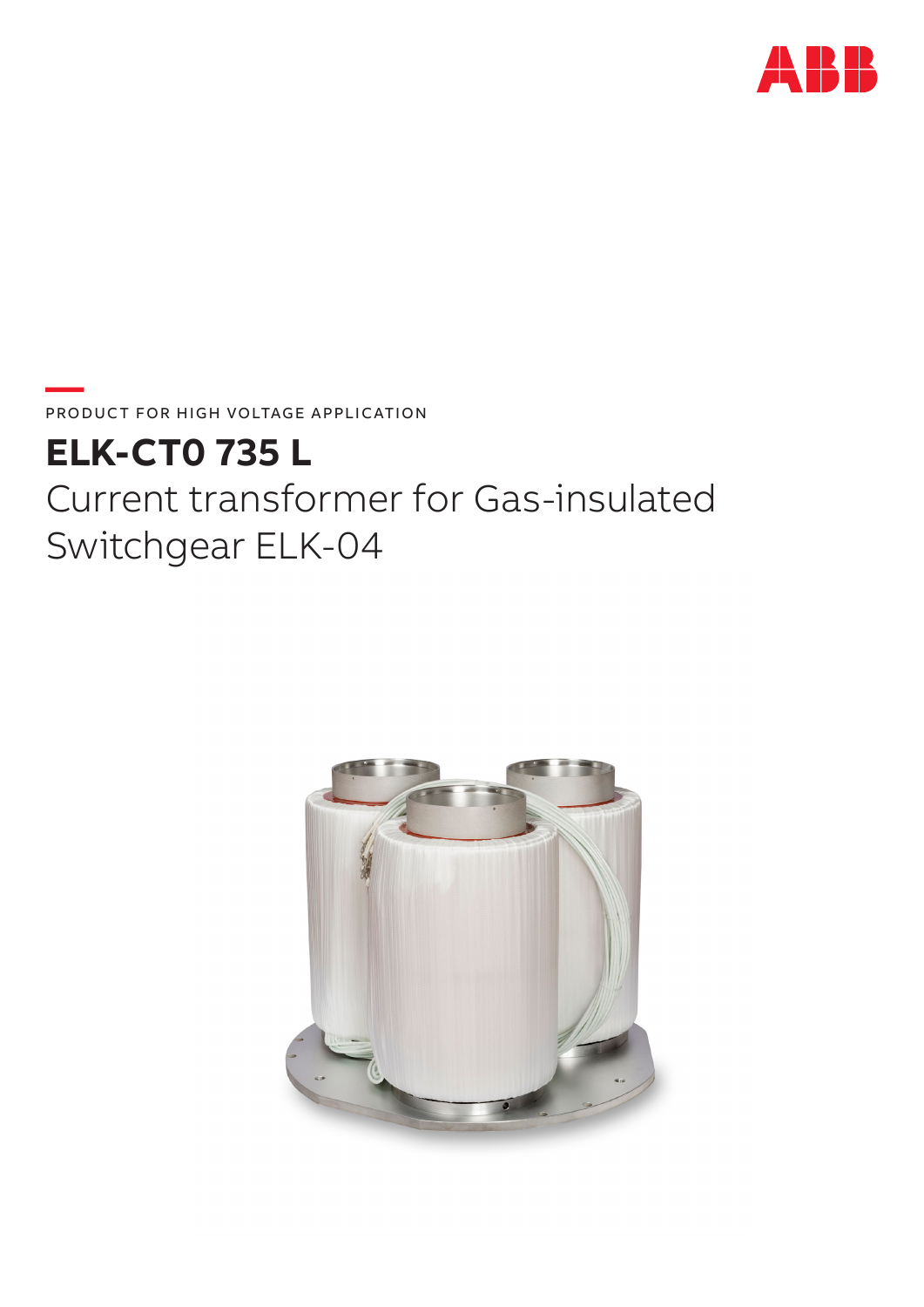— 01 Example of outlets designation

| Technical parameters of CT                  | Value               |
|---------------------------------------------|---------------------|
| Highest voltage for CT                      | 0,72 kV             |
| Power frequency voltage between<br>sections | 3 kV                |
| Rated primary current                       | $100 - 3150A$       |
| Rated short-time thermal current            | ≤63 kA/3s           |
| Rated dynamic current                       | $\leq$ 170 kA       |
| Core support                                | integrated, screwed |

#### **Description**

The current transformer type ELK-CT0 without a primary conductor is designed for installation in  $SF<sub>6</sub>$  GIS indoor or outdoor systems ELK-04. The ELK-CT0 current transformers have the possibility of reconnection on the secondary side. The maximum number of secondary windings is 5; another number of secondary windings may be agreed between the supplier and purchaser upon request. The maximum number of taps per one phase is 15; another number of taps may be agreed between the supplier and purchaser upon request. The number and possible combinations of ring cores with extreme parameters are sometimes limited by the space available within the core support. There are more details about ELK-CT0 current transformer installation in a separate manual available upon request.

The secondary windings are designed for metering or protection purposes. One terminal of each used secondary winding and one terminal of unused winding have to be earthed during the transformer operation (unused short-circuited also).

#### **Technical data**

The current transformers are connected to various types of protection and measuring equipment and the specific requirements are accordingly multiple. In principle the current transformers can be assigned to two ranges of application:

#### a) Measuring;

b) Protection (possibly with transient requirements).

Any accuracy class defined by international standards is possible:

- IEC 61869-1; IEC 618969-2;
- IEC 60044-1;
- IEC 60044-6 protective types for transient performance;
- ANSI/IEEE C57.13;
- GOST 7746-2001;
- Additional national standards and regulations on request.

The transformer can be installed by an authorized person only and needs to comply with instructions for installation, use and maintenance.

| <b>Technical data of</b><br>switchgear ELK-04                             | Value           |                 |
|---------------------------------------------------------------------------|-----------------|-----------------|
| Rated voltage                                                             | up to 140 kV    | up to 170 kV    |
| Rated power-frequency<br>withstand voltage, 1 min                         | 275 kV          | 325 kV          |
| Rated lightning impulse<br>withstand voltage                              | 650 kV          | 750 kV          |
| Rated switching impulse<br>withstand voltage                              |                 |                 |
| Rated frequency                                                           | 50/60 Hz        | 50/60 Hz        |
| Rated continuous thermal<br>current                                       | $\leq$ 4000A    | $\leq$ 3 150 A  |
| Rated dynamic current                                                     | ≤170 $kA$       | $\leq$ 170 kA   |
| Rated short-time<br>withstand current, 3 sec                              | ≤63 kA          | ≤63 kA          |
| Rated primary current I                                                   | $100 - 3150A$   | $100 - 3150A$   |
| Minimum functional<br>pressure of SF <sub>6</sub> -gas<br>$(20^{\circ}C)$ | 630 kPa         | 630 kPa         |
| Maximum ambient<br>temperature                                            | $40^{\circ}$ C  | $40^{\circ}$ C  |
| Minimum ambient<br>temperature                                            | $-30^{\circ}$ C | $-30^{\circ}$ C |

The above data are not limiting values. Additional data on request. We reserve the right to alter data and technical details without notice.

#### **Outlets designation**



| Outlet                      | Meaning                                                                       |
|-----------------------------|-------------------------------------------------------------------------------|
| 1st outlet of each<br>phase | Customer's project number,<br>Production serial number                        |
| Each outlet                 | Bushing plate terminal ID, Terminal<br>marking according to given<br>standard |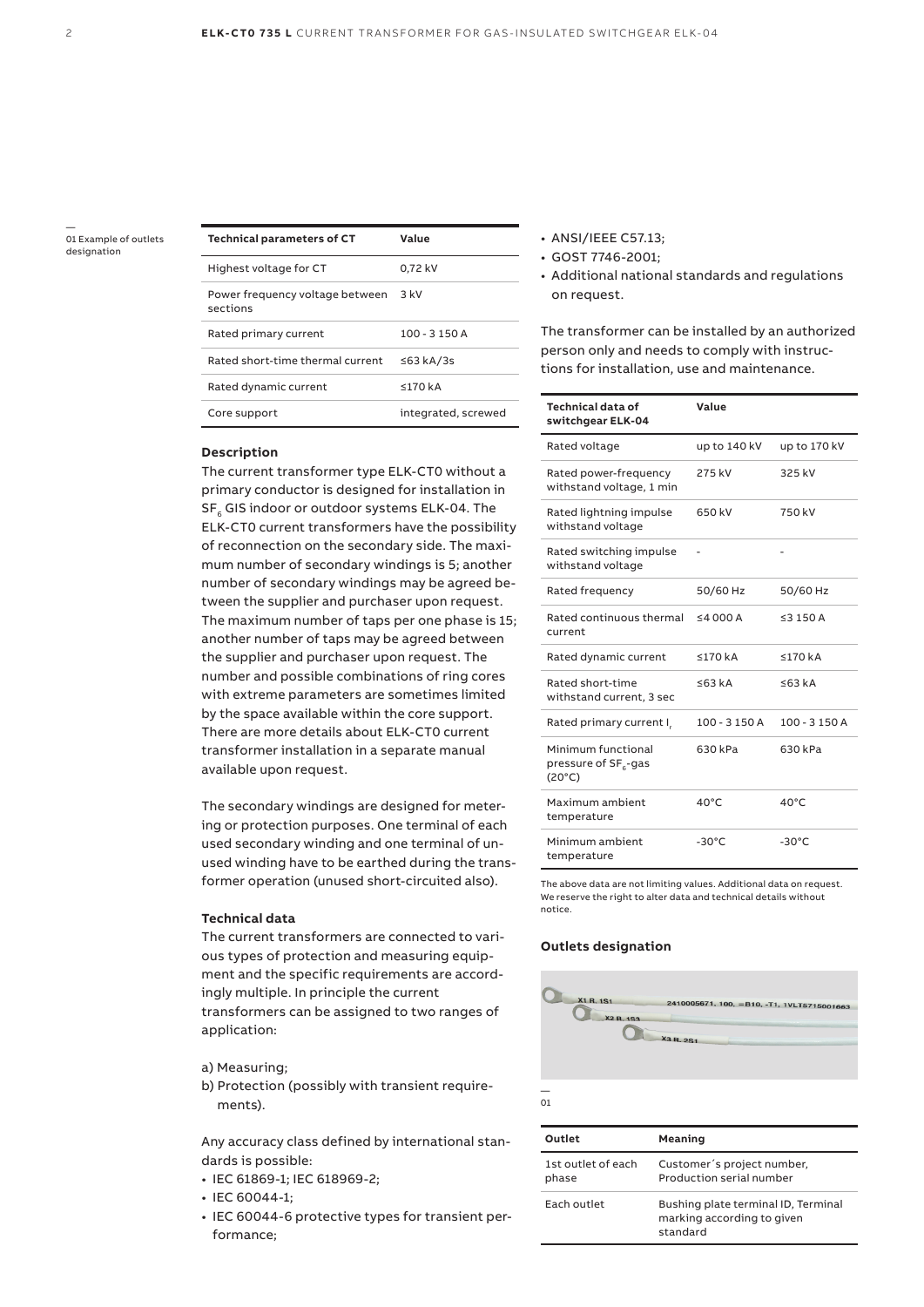# **Dimensional Drawing**

## **ELK-CT0 735 L** Drawing No.: 2RKA014876

**—** 

| <b>VERSION</b> | A0001 | .0002 | A0003 | A0004 | A0008 | A0009 |
|----------------|-------|-------|-------|-------|-------|-------|
| $L$ max. (mm)  | 193   | 493   | 353   | 343   | 443   | 53ء   |
|                |       |       |       |       |       |       |



### **ELK-CT0 735 FG**

**—** 

Drawing No.: 2RKA016368

| <b>VERSION</b> | A0001 | A0002 | A0003 | A0004 |
|----------------|-------|-------|-------|-------|
| L max. (mm)    | 336   | 386   | 500   | 466   |



"A" mm FROM EDGE OF THE BASE PLATE AND CLAMPED BY CABLE LUG. UP TO 60 OUTLETS A=750mm, FOR MORE THAN 60 OUTLETS A=850mm.